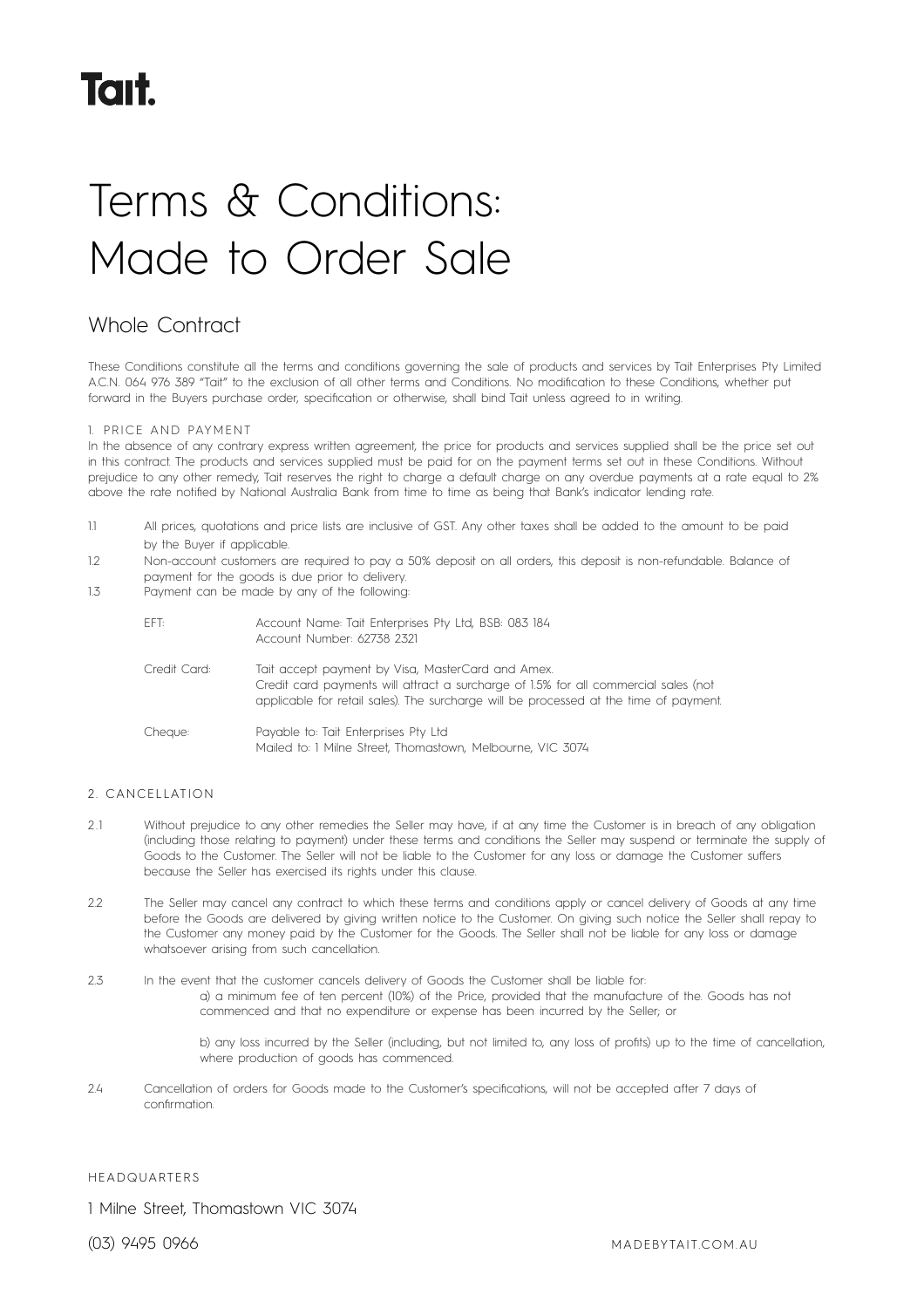### 3. DELIVERY AND RISK

On acceptance of an order, Tait will advise the period for delivery and will notify you of any variation from the quoted period. Unless you object in writing within 7 days of that notification to you, the period of shipment or delivery notified to you will be the contractual period for shipment or delivery.

- 3.1 A quoted period for delivery will only start on the date you provide final specifications and finishes schedules (as applicable), or on the date you pay the deposit, whichever is the later. We may extend the quoted period if you request any variation to finishes schedules after that date.
- 3.2 Freight charges cover a single delivery to ground level or loading bay, during weekday business hours. Non-standard access (e.g. stairs, lifts and lift capacity, weekends) must be advised in writing at order placement. Tait reserve the right to charge additional costs if correct information is not provided.
- 3.3 If Tait attempt delivery of the Goods to the Buyer, and it is discovered that the delivery site is not ready to accept Goods, and as a consequence, we are required to return the Goods back to its own premises and subsequently redeliver the Goods, Tait will be entitled to charge a reasonable fee to recover the additional transport and storage costs.
- 3.4 Delivery will be deemed to be made when the Goods are delivered to the place specified in the Sales Order or Sales Invoice.
- 3.5 If the Buyer is unable to accept delivery, 7 days following notification of order completion and intention to deliver, the invoice must be paid in full. In addition, a storage fee will also be charged. Storage is charged at \$200 per cubic meter per month plus GST.
- 3.6 While Tait shall use all reasonable endeavours to meet agreed delivery dates, Tait shall not be liable to the buyer for any expense, cost, loss or damage whatsoever should it be delayed or prevented from delivering the products or otherwise performing any of its contractual obligations due to any cause or circumstance of any kind whatsoever.
- 3.7 Subject to clause 2, delivery dates shall not be varied once they have been agreed, without Tait's prior written consent. Should Tait agree to postpone delivery, Tait reserves the right to impose a weekly deferment charge equal to 0.5% of net invoice value. Where delivery is postponed for more than 3 months, any fixed contract price may be increased by Tait, at Tait's discretion, to reflect the current Tait sale price.
- 3.8 Risk in the products will pass to the Buyer upon the Buyer taking delivery of the products. The Buyer shall indemnify Tait for all loss, damage, expense or cost incurred by Tait as a result of the Buyer failing to take delivery of any products.

### 4. INSPECTION AND REJECTION

The buyer shall inspect all products supplied upon delivery. Tait shall not be liable for shortages, loss of or damage to any of the products, or any other errors in delivery unless the Buyer submits a written claim to Tait within one (1) business day of the delivery to which the claim relates. If a claim is not made within (1) business day the products are deemed accepted by the Buyer and cannot be rejected.

### 5. PASSING OF RISK AND RETENTION OF TITLE

Whilst the risk in the Goods passes on delivery, legal and equitable title remains with Tait until payment is made to Tait in full for those goods and all other goods and services supplied to the Purchaser by Tait at any time. Prior to title in the Goods passing to the Purchaser, the Purchaser:

(a) holds the goods bailee and fiduciary agent of Tait

(b) must store the Goods separate from its own goods and those of any other third party in such a way as to clearly indicate at all times that the Goods are owned by Tait, and

(c) must ensure that, at all times, the Goods are properly stored, protected, readily identifiable as Tait's and insured.

- 5.1 The Purchaser may sell or deal in the ordinary course of business with the Goods and with the interest of Tait in the Goods and may for the purpose of such sale or dealing part with possession thereof provided that:
	- (a) any such sale or dealing is at arms' length and on market terms; and

(b) the proceeds of such sale or dealing will be held by the Purchaser on trust for Tait in a separate identifiable account as the beneficial property of Tait and the Purchaser must pay such amount to Tait upon request.

# HEADQUARTERS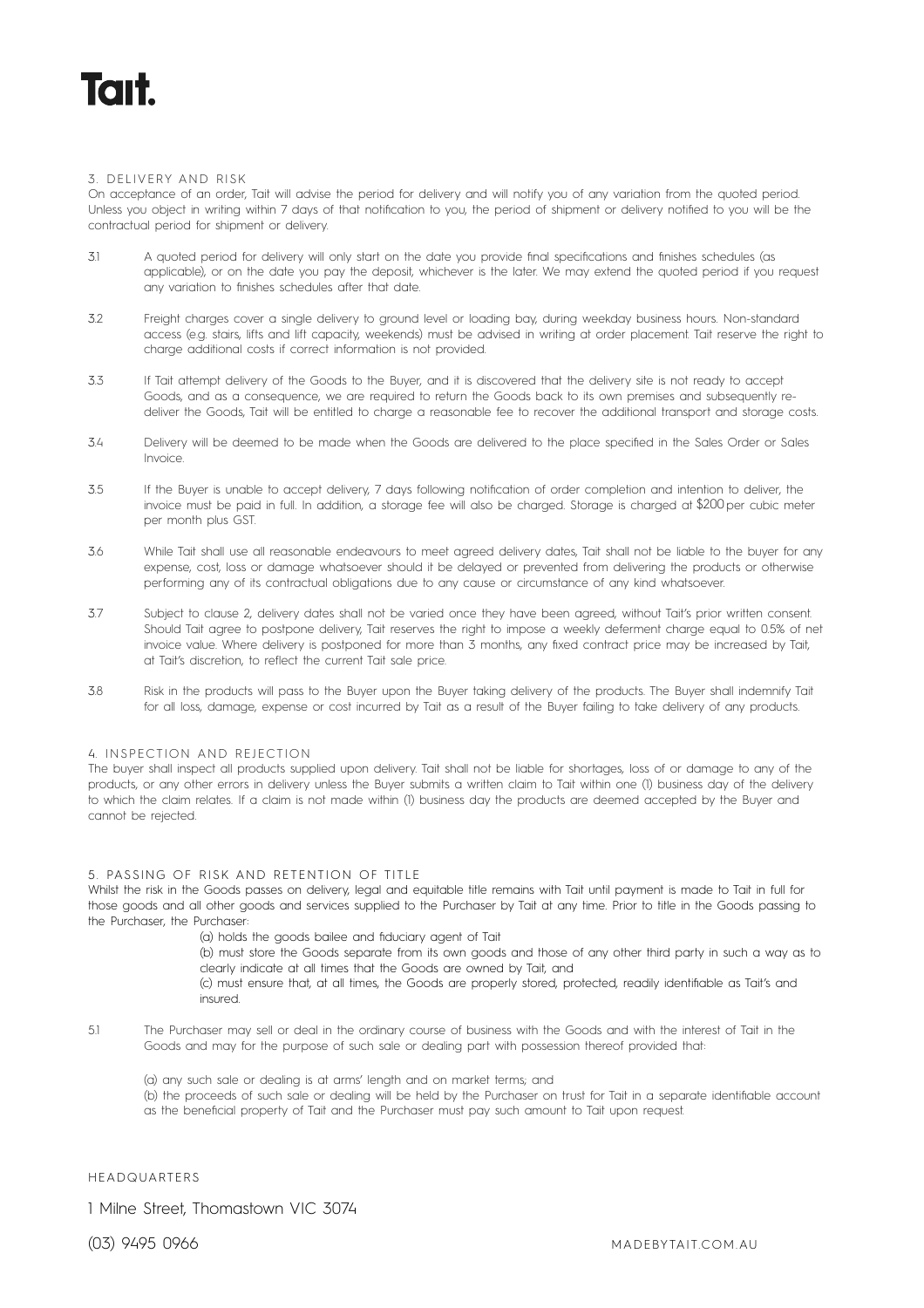# **Tait.**

The Purchaser hereby agrees to accept this appointment as bailee and fiduciary agent of Tait. Notwithstanding the provisions of this clause 4.1, Tait is entitled to maintain an action against the Purchaser for the purchase price of the Goods.

- 5.2 Notwithstanding any other provision to the contrary, Tait reserves the following rights in relation to the Goods until all amounts owed by the Purchaser to Tait are fully paid:
	- (a) legal and equitable ownership of the Goods
		- (b) to retake possession of the Goods; and
	- (c) to keep or resell any of the Goods repossessed pursuant to clause 4.2 (b) above
- 5.3 Where the Purchaser processes the Goods, either by using the Goods to manufacture other goods or by incorporating the Goods in or with any other goods, before title in the Goods has passed to the Purchaser, the Purchaser: (a) holds such part of the new goods (processed goods) on trust for Tait as bailee and fiduciary agent of Tait. (b) Must store such part of the processed Goods separately from the Purchasers own goods and those of any other third party in such a way as to clearly indicate that the processed goods are owned by Tait; and (c) Must ensure that such part of the processed goods is properly stored, protected, readily identifiable and insured. For the purpose of this clause 4.3, "such part" means an amount equal in dollar terms to the amount owing by the Purchaser to Tait at the time the Goods are used in the manufacture of, or incorporated into, the processed goods.
- 5.4 The Purchaser may sell or deal with the processed goods provided that: (a) any such sale or dealing is at arms' length and on market terms (b) the Purchaser holds on trust such part of the proceeds of any sale of or dealing in the processed goods that is equal in dollar terms to the amount owing by the Purchaser to Tait at the time that Goods are used in the manufacture of, or incorporated into the processed goods, in a separate identifiable account as the beneficial property of Tait and must pay such amount to Tait upon request.
- 5.5 Without prejudice to Tait's rights in clause 4.2 above, in the event of a breach of this contract by the Purchaser including, without limitation, failure by the Purchaser to make payment for the Goods by the date specified by Tait to the Purchaser, the Purchaser must return the Goods to Tait on demand. If the Purchaser does not return the Goods to Tait within 48 hours of receipt of the demand, Tait shall be entitled (without further notice) to enter upon the Purchaser's premises at any time to all things necessary to recover the goods.
- 5.6 The Purchaser hereby grants full leave and irrevocable licence to Tait and any person authorised by Tait to enter upon any premises where the goods may for the time being be placed or stored for the purpose of retaking possession of the Goods. The Purchaser agrees that;

(a) it shall be liable for all costs, losses, damages, expenses or any other sums of money incurred or suffered by Tait (including consequential losses and damages) as a result of Tait retaking possession of the Goods or otherwise exercising its rights under this clause 8: and

(b) it shall indemnify Tait for all fees (including legal fees on a full indemnity basis), costs and expenses incurred or suffered as a result of any and all prosecution, actions, demands, claims or proceedings brought by or against Tait in connection with the retaking possession of the Goods or the exercise by Tait of its rights under this clause 4

(c) And the Purchaser shall repay all such fees, costs, losses, damages, expenses or any other sums of money on demand.

5.7 The parties agree that this clause 4 is not intended to create a charge or any other form of security interest and that if and to the extent that, as a matter of law this clause creates a charge or any other form of security interest, the offending words shall be deleted.

# 6. FORCE MAJEURE

Where Tait is unable, wholly or in part, by reason of an act of God, flood, earthquake, storm, cyclone, tornado, hurricane, lightning, fire, explosion, epidemic, war, embargo, riot or civil disturbance, strike or other labour dispute, sabotage, expropriation, confiscation or requisitioning of facilities, orders or temporary or permanent injunctions of any

# HEADQUARTERS